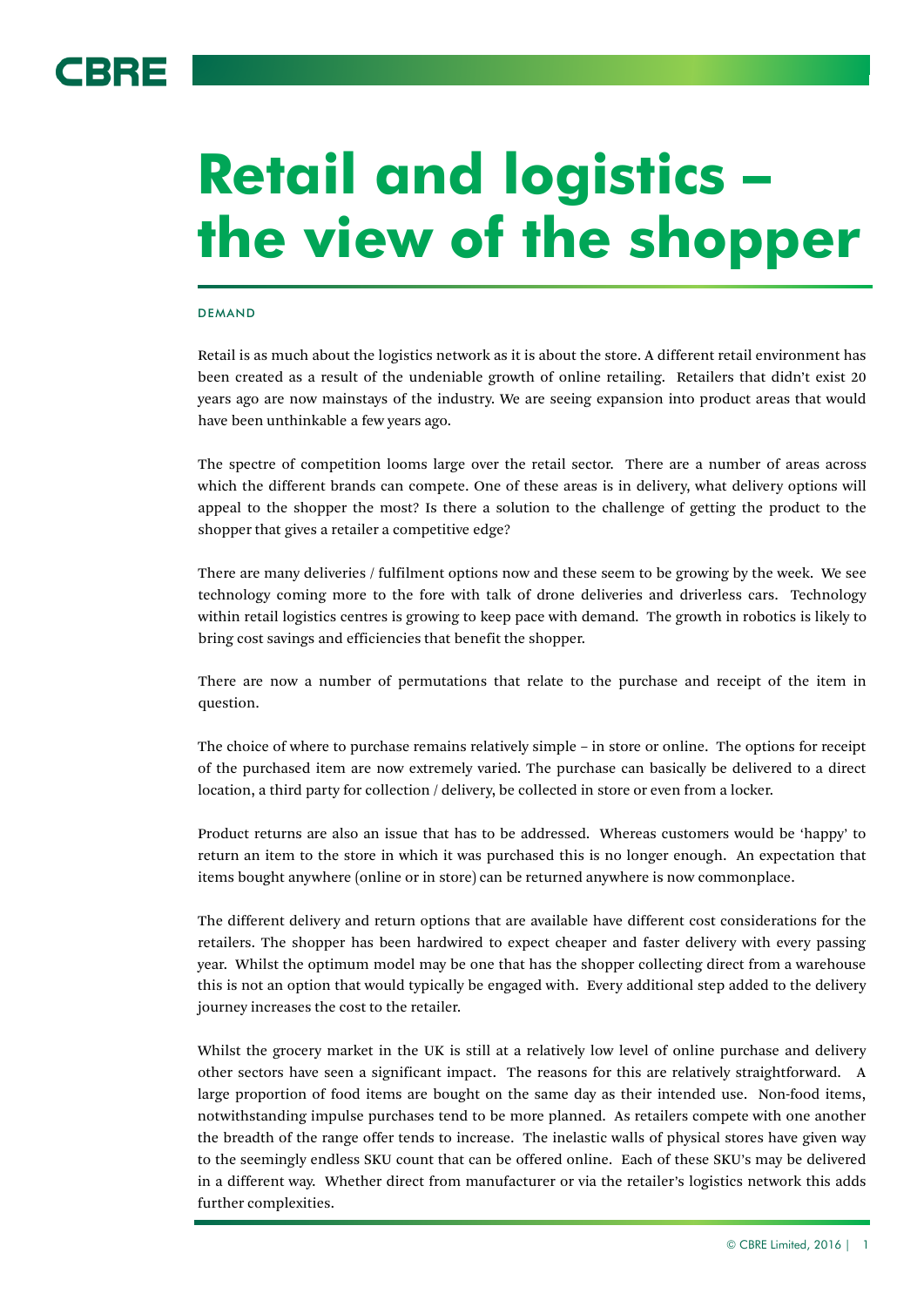

#### WHAT DO SHOPPERS WANT?

CBRE recently carried out research to understand what shoppers want from their retailers.

What are the most important factors when choosing where to shop and what role does delivery play?

- Only 16% of people said the ability to click and collect was very or extremely important in deciding where to shop
- 31% went so far as to say click and collect was not important at all

#### IMPLICATIONS:

For a retailer click and collect gets people into a store, it creates potential for additional purchases and it reduces the complexity of the delivery.

Shoppers would rather visit a shop and buy there and then than click and collect. The incentive to go into a store to click and collect is limited. Many now see click and collect as inconvenient, taking time and effort

#### WHAT IS MOST APPEALING TO A SHOPPER WHEN IT COMES TO SHOPPING AND DELIVERIES?

- A third stated they wanted to be able to shop in-store for home delivery
- Almost half said that free same day delivery for in-store purchases is extremely/very appealing
- Fully integrated online and offline services (ability to buy and return via any route they want)

#### IMPLICATIONS:

Increased costs for retailers, logistics challenges, more congestion on the roads, even greater demands from consumers

#### HOW DO PEOPLE PREFER TO SHOP?

•46% prefer to shop online •46% prefer to shop in-store

#### IMPLICATIONS:

The understanding of the role of the store is increasingly important. Shoppers still want to visit stores to see the products but they also want integration of online. Delivery options become ever more important – 'whenever, wherever and however I want'